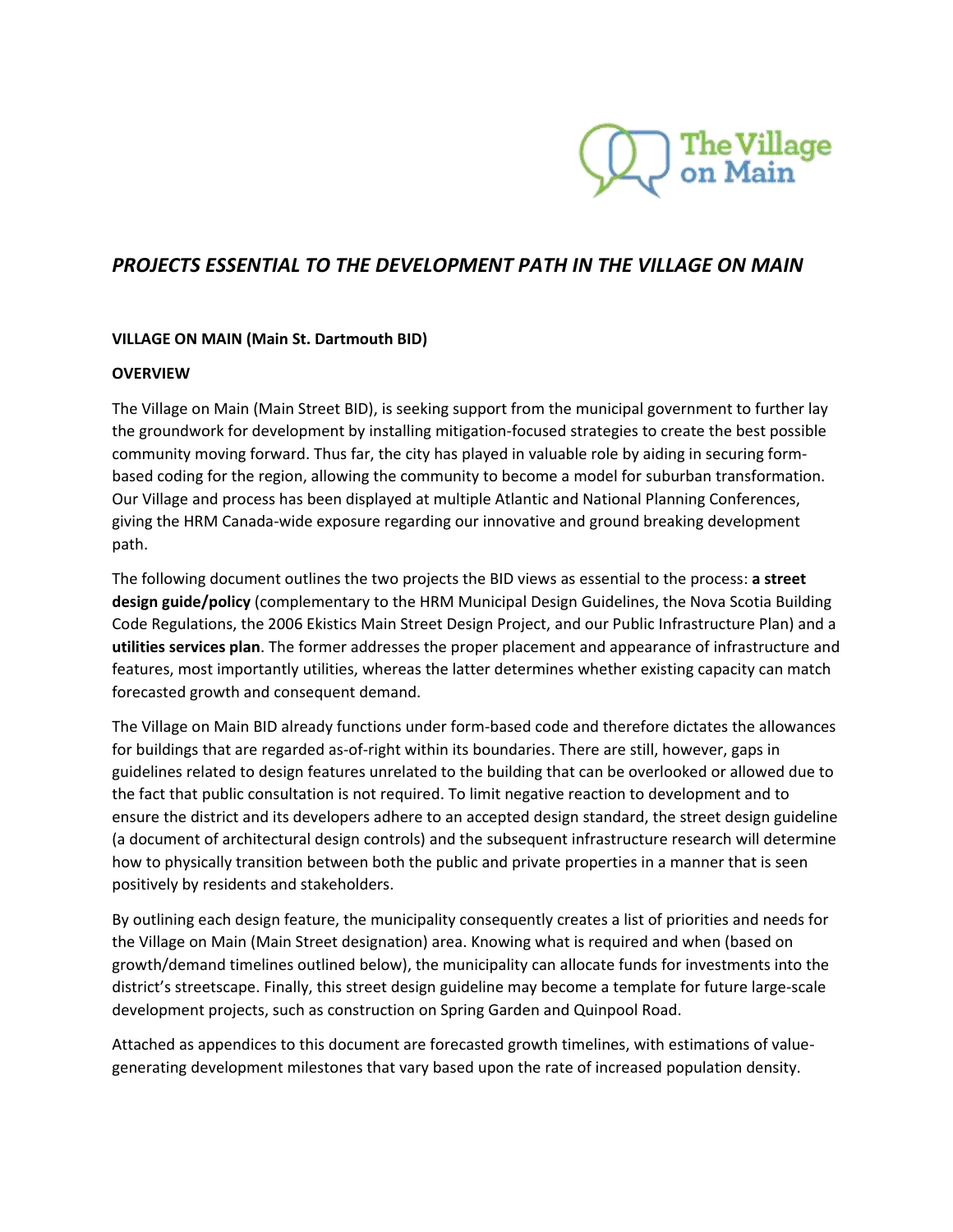# **INFRASTRUCTURE WISH LIST PRIORITIES**

- Street Design Guideline: sparked initially by the need to create design policy for utilities (key priorities include use of concrete poles, placement of service laterals and easements, burying of utilities wiring including phone and electrical), the design controls can be used to create accessibility, open space, pedestrian circulation, landscaping, and safety standards (among others) that are appropriate for the Village on Main area.
- Utilities Services Plan: this incorporates a study to determine the capacity of water and sewer pipes in the region to determine if the existing infrastructure can handle increased demand from forecasted growth. If the capacity is found to be lacking, a plan must then be created to increase capacity and mitigate potential issues.

# **VALUE/ROI OF PROJECT**

- Getting the groundwork laid now speeds up the process and maps out the district's future, decreasing need for municipal oversight.
- Ensures that The Village on Main remains people centric (as per its community vision) by implementing community friendly design principles.
- Facilitates streetscape and open space planning through design uniformity.
- Create a template for how to develop an aesthetically appealing and community-focused design guide for comparable areas such as Quinpool and Spring Garden Road.
- Study measuring the value of utilities capacity demonstrates public sector focus upon development and will serve as catalyst to spur private sector investment.
- Increases accountability for utilities companies and minimizes future expenses to remediate potential overload issues by placing all development underground.

# **SHORT AND LONG TERM IMPACTS OF PROJECT**

*Short Term*

- Immediate sign to developers that the municipality views the Village on Main as a project worth supporting and investing in, which will spur private sector investment and interest.
- Gaining political capital by sponsoring the creation of innovative template and guideline for future developments within the HRM.
- Will create a development template for communities outside the immediate HRM Centre Plan, potentially replicable for communities internationally
- Achieve municipal objectives while strengthening academic partnerships and by working with student teams to add value into non-profit sector and aid in youth engagement in Halifax's private sector.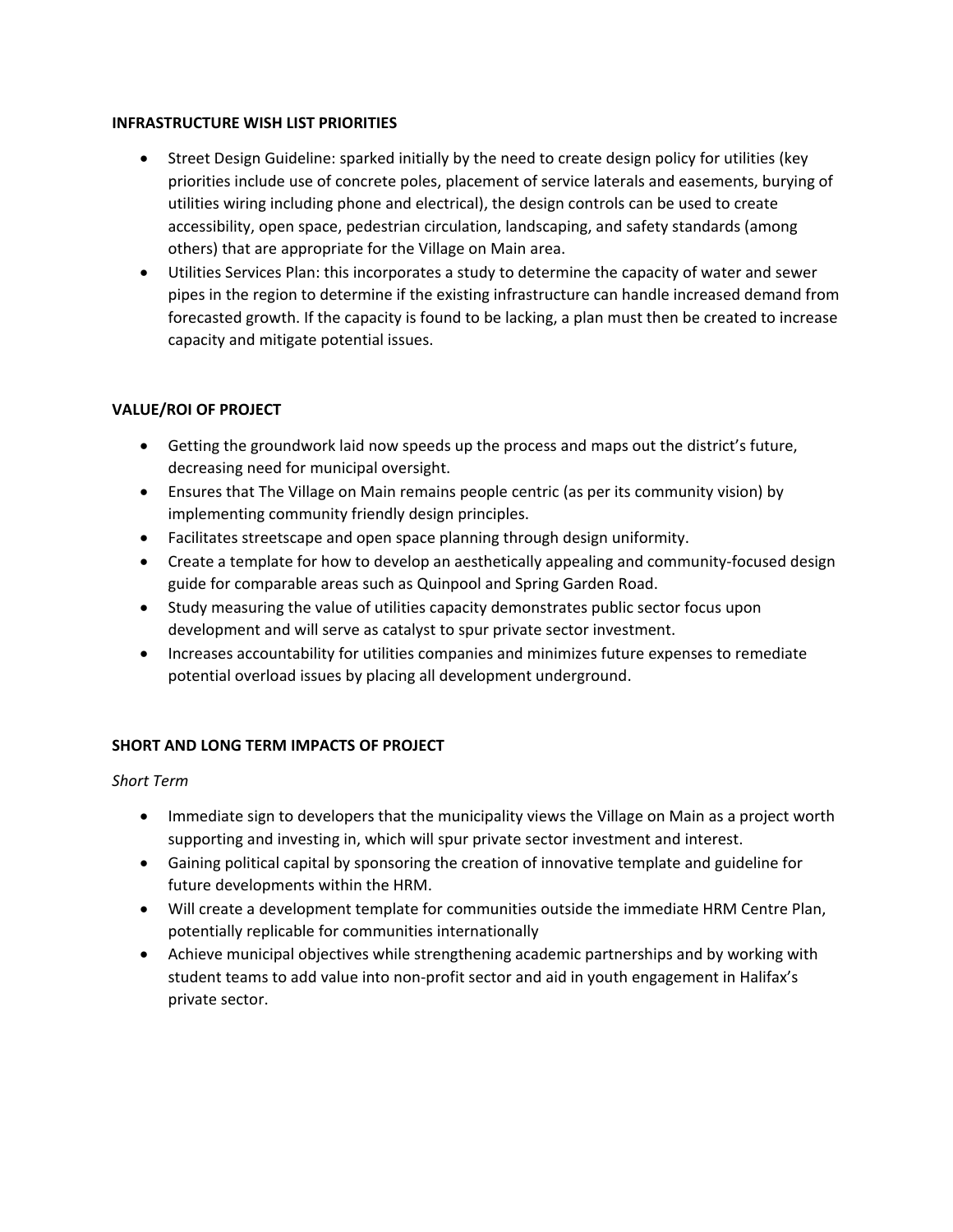# *Long Term*

- Will minimize community opposition towards complete community development and utilities installations. This opposition can be seen in case studies of Quinpool Road and Spring Garden Road.
- Will reduce expenditures related to installation of additional utility capacity as the regional population grows.
- Will provide the template for controlled growth in the Village on Main, with the municipality having guiding hand and stamp upon the ultimate success story of innovative development.
- Reduced capital investments long term regarding utilities negotiations, reduced bureaucracy and reduced supervision required from municipal agencies.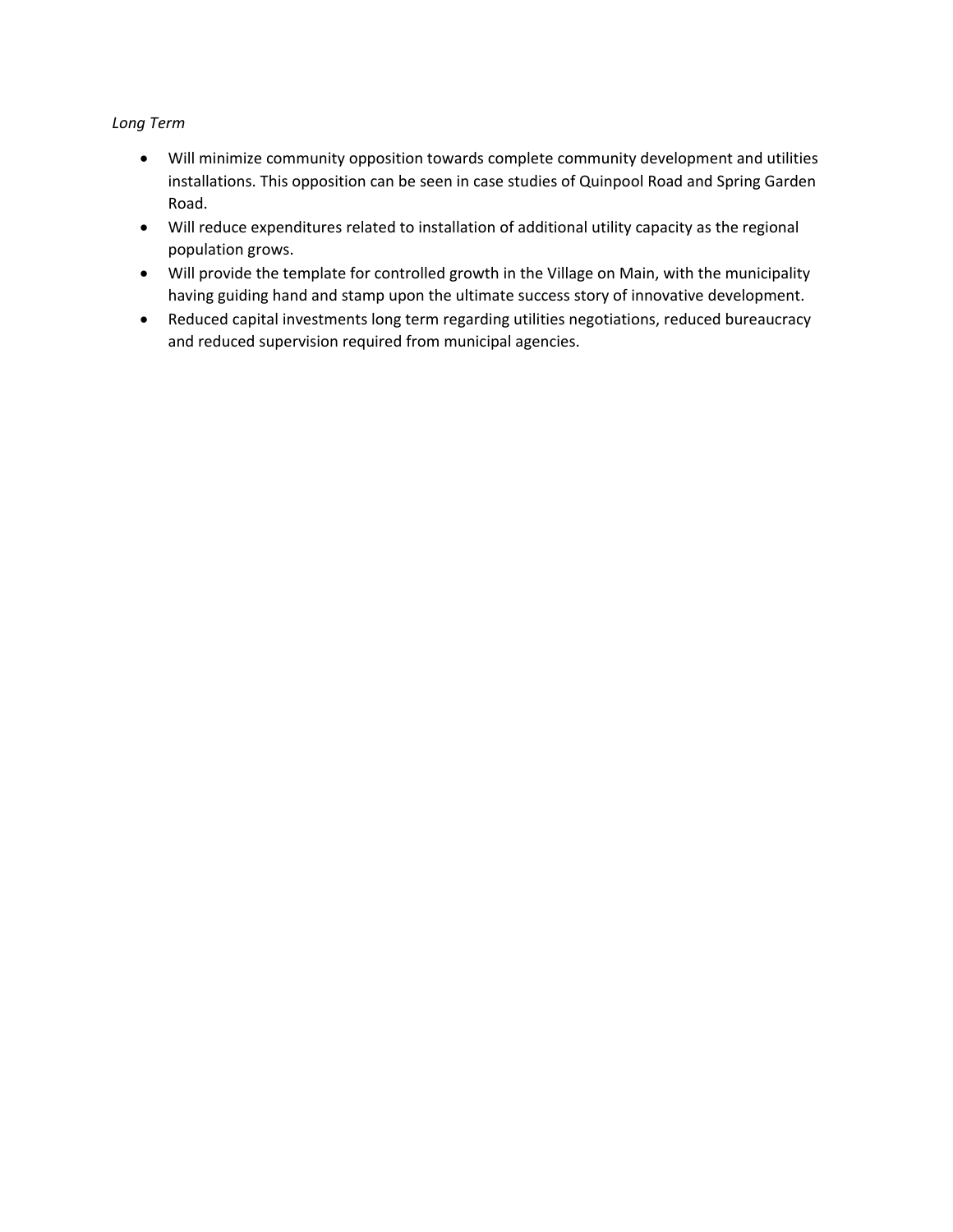# **APPENDICES**

### **1) FORECASTED GROWTH TIMELINES**

The following population timelines are the result of a forecasting model that takes into consideration past census population data and future growth expectation for the Halifax Regional Municipality and the City of Dartmouth. Please contact [welcome@villageonmain.ca](mailto:welcome@villageonmain.ca) if you require the data sheet.



# **a) LINEAR GROWTH**



# **b) MODERATE GROWTH**





# **2) POTENTIAL FOR ACADEMIC PARTNERSHIP**

The Village on Main views this as an opportunity that can further develop partnerships moving forward for all relevant stakeholders. In an effort to reduce financial barriers, the Dartmouth Main Street BID identified an opportunity for a team of Masters of Planning students from Dalhousie University to work with the municipality to put together a preliminary Street Design Guide. This partnership will serve to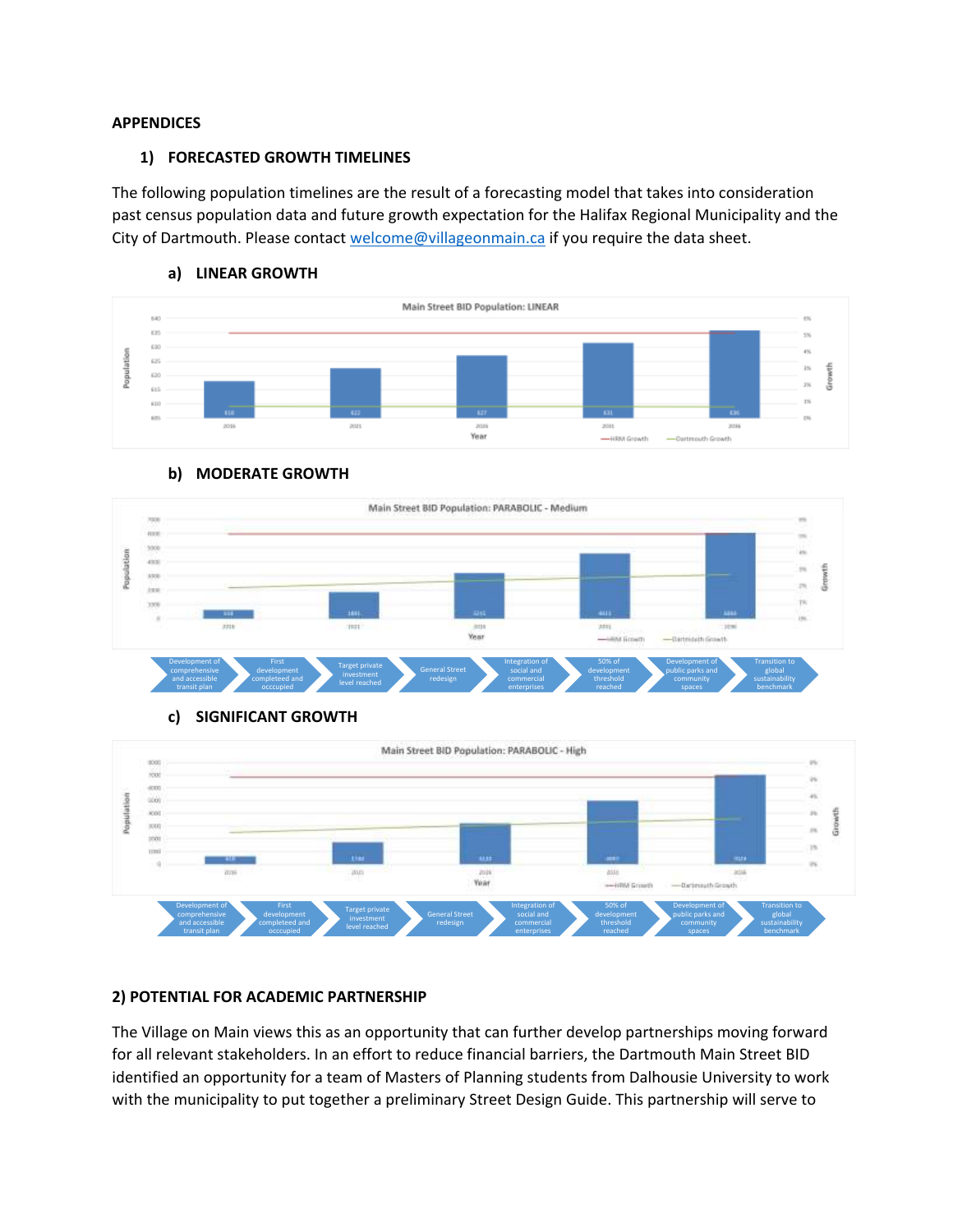strengthen ties between municipal agencies and provide opportunities for students to get real world experience in a tangible project setting. Additionally, student contractors will allow for reduced overhead expenditures in a project budget, therein minimizing the financial burden for all parties.

# **3) TIMELINE (KEY POINTS)**

**Integration of comprehensive and accessible transit system:** The first step in designing a complete community is the development of a comprehensive multi-model transit system that serves all community members. The goal is developing this comprehensive transit system before development occurs to allow for increased walkability and accessibility. A 2016 study published at the University of Florida outlined the value of multi-modal transit, indicating that better served areas had happier and healthier residents in their communities.

**First development completed and occupied:** This milestone indicates a key step; the completion and occupation of the first development in the Village on Main. By breaking ground and seeing development occurring, it will serve as the catalyst to attract new developers into the area and will further the region's reputation as a vibrant community. Further, it will provide incentives for current property owners to pursue development options.

**Targeted threshold of private sector investment reached:** By demonstrating the commitment to creating an accessible region and showing marked progress with age friendly and accessibility initiatives already underway, the Village on Main expects to reach its targeted threshold of private sector investment in the region within the next 10 years. Currently, the Village is creating tools for developers and pursuing marketing avenues to best communicate our vision and facilitate this transition. This will take the form of the majority of properties being purchased with the intent to develop upon in the spirit of following the Village on Main brand.

**General street redesign:** We envision that, once a significant volume of development is occurring or has been formally announced, a redesign of the street will be in order to better espouse our shared values and accommodate the needs of the growing and expected population. This redesign will take place on all major roads, as well as consist of the installation of a "city centre" on Hartlen Street. The Street Design Guide will be the redesign tool, therefore it requires completion in early stages of growth.

**Further integration of social and commercial enterprises as development proceeds:** As the region is redeveloped by both the public and private landscape, zoning bylaws dictate that development must include commercial enterprises. The Village is also targeting residential facilities that offer middle class residents affordable quality. Businesses that fit within our Village on Main values, such as the over 40 health and wellness facilities in the region that are aiding in growing that target sector, will further shape the landscape in the creation of our complete and inclusive community for both business owners and residents.

**50% of development threshold reached:** A crucial milestone of success is when over 50% of the properties within the region are developed to fit within the Village on Main mission of creating a sustainable and inclusive community. Once this occurs, the Village on Main can officially be declared as a success to investors and the community.

**Development of Public Parks and Community Spaces:** The development of public parks and green spaces will occur throughout this development process. However, this marks the point where all green